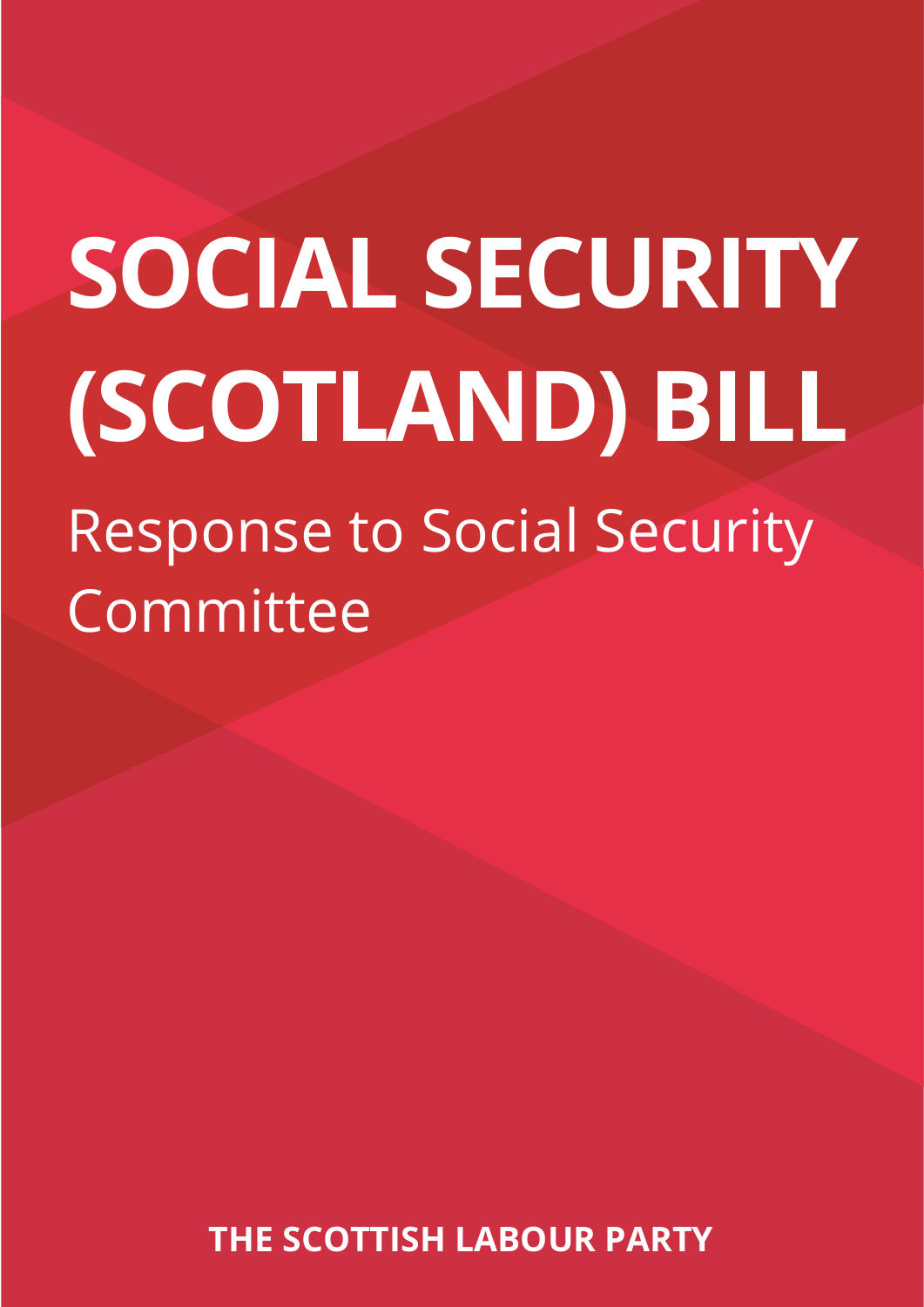#### **Introduction**

Labour is the party which created the social security safety net to support people - the unemployed, the disabled, the poor and the elderly - from cradle to grave, and we are eager to see powers to deliver a Scottish social security system used to full effect.

The last Labour Government built and strengthened that safety net to lift 120,000 children and 110,000 pensioners in Scotland out of poverty; with that action being reversed, with one in four children living in poverty, getting this right is more important than ever.

After Scottish Labour's work on the Smith Commission, Scotland now has the chance to deliver its own social security system which is based on the principles of dignity and respect. Labour amendments to the Scotland Bill gave the Scottish Parliament the power to top-up reserved benefits, and create new benefits altogether; so now is the right time to determine how we take these powers forward, and start to reverse the cruel and inhumane treatment passed down by the Tory Government. We believe that the new powers give us a chance to build a truly fairer Scotland.

Labour is signed up to make the new system a success, which is why we have repeatedly demanded that the delivery of a new social security system is progressed more swiftly. We are concerned that, for all the warm words we have heard so far, progress has been slow and, as a result, Scottish people who are disabled, poor, sick, or elderly, will continue to suffer.

We also have more fundamental concerns about this Bill. The Scottish Government is seeking substantial ministerial power, without adequate scrutiny or accountability mechanisms. While Scottish Labour shares the aspiration to deliver a fairer system built on the foundations of dignity and respect, we are disappointed that this Bill has failed to deliver what was meant to be landmark legislation.

As a starting point the Bill fails to take the opportunity to guarantee key commitments – banning private sector companies from delivering disability assessments, preventing winter fuel payments from being means-tested, accepting government has a duty to maximise incomes, and uprating benefits in line with inflation – in legislation. On these points, Labour is clear it will seek to amend the Bill to make good these failings.

The first Social Security Act of the Scottish Parliament *should* be a watershed moment in the progress of devolution. It should deliver for Scots who are being humiliated and mistreated by a UK Government which has cut £1.1bn from social security payments, with another £1bn to come, and for people with disabilities who are suffering "grave and systematic violations" of their rights.

Ultimately this framework legislation does not lay down a route map setting out how powers can be used to cut poverty in Scotland and improve people's lives, or how the government can gauge the success of these powers. We want to see rights-based legislation with clear entitlements, that puts money in people's pockets. This response does not intend to identify all the concerns we have about the Bill, but will set out key areas where we believe Committee is required to take action.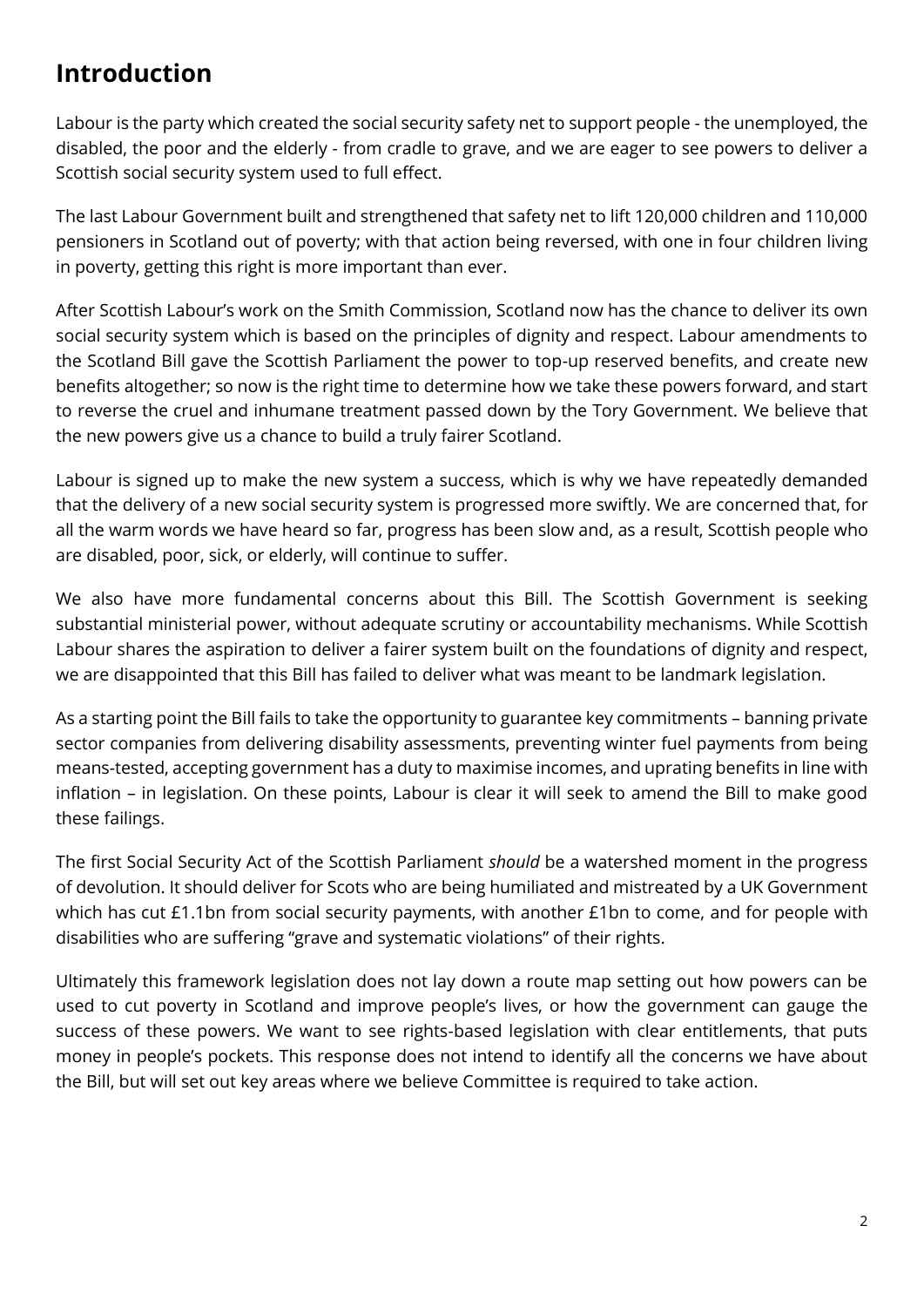#### **Scottish Social Security Principles, Charter and Accountability**

*With new social security powers on their way to the Scottish Parliament, there are new responsibilities to act in a way that is fair.* 

*Labour will create a new Scottish Social Security Agency to manage these new powers. It will be based on the principles of dignity and respect, not cuts and punitive sanctions.* 

*We will ensure that it undertakes its work following a rights-based, person-centred, flexible and responsive approach. Future social security policy will be developed on clear entitlements and geared towards people achieving their full rights without barriers to access.*

#### **Scottish Labour Manifesto, April 2016**

- 1. Scottish Labour supports the inclusion of the social security principles on the face of the Bill, in particular the statement of intent to build a system on the foundations of dignity and respect. Our commitment to a better social security system is clear in our 2016 Scottish Parliament election manifesto, and our manifesto for the 2017 UK General Election, which included our commitment to sign the UNCRPD into UK law. As a starting point it is clear that these principles could be enhanced by the inclusion of the UN convention in Scots law.
- 2. The principles in the Bill go some way to underline the Scottish Government's intention to improve the experience of social security in Scotland. While they underwrite the structure of the system and place some responsibilities on Scottish Ministers and the new agency, it is clear these are not necessarily embedded and reflected across the full provisions of the Bill.
- 3. While the system is to be based on principles which recognise social security is a human right, the Bill assigns few rights to an applicant. For example, rights to have an automatic appeal, to receive a determination in writing, to choose between payment of assistance in cash or in kind, or to enforce the Charter at section 2 in the courts, are all absent. By equal measure, there are few duties on Ministers; for example, requiring Minsters to process an initial application in a set time, or demonstrate how their use of these powers are improving the lives of Scots.
- 4. We have a particular concern that principle (d) fails to honour a commitment the Scottish Government made in November 2016, when amended motion S5M-02651 was agreed to state "[that a statutory duty on the new social security agency to maximise people's incomes is necessary](http://www.parliament.scot/parliamentarybusiness/report.aspx?r=10642&i=97834&c=1950720#ScotParlOR)  [to ensure increased take-up by those who are eligible](http://www.parliament.scot/parliamentarybusiness/report.aspx?r=10642&i=97834&c=1950720#ScotParlOR)". This followed Scottish Labour research [that up to £2bn in benefits go unclaimed by Scots each year.](https://stv.tv/news/politics/1376730-more-than-2bn-in-benefits-going-unclaimed-each-year/) Angela Constance reiterated the government's commitment to the duty when she said "[ensuring that our new social security](http://www.parliament.scot/parliamentarybusiness/report.aspx?r=10950&i=100124&c=2000192#ScotParlOR)  [agency has a duty to maximise incomes](http://www.parliament.scot/parliamentarybusiness/report.aspx?r=10950&i=100124&c=2000192#ScotParlOR)" would be a key way of helping people navigate the benefits system, and the government's announcement in April regarding the new agency also made clear there would be a pre-claims support and advice function. However, this duty is not in the Act. Principle (d) in the Bill proposes "the Scottish Ministers have a *role* in ensuring that individuals are given what they are eligible to be given under the Scottish social security system,". As proposed, the "duty" is very much watered down: rather than placing a responsibility on the government the Bill refers to a "role"; and, the role is limited to the Scottish Social Security system.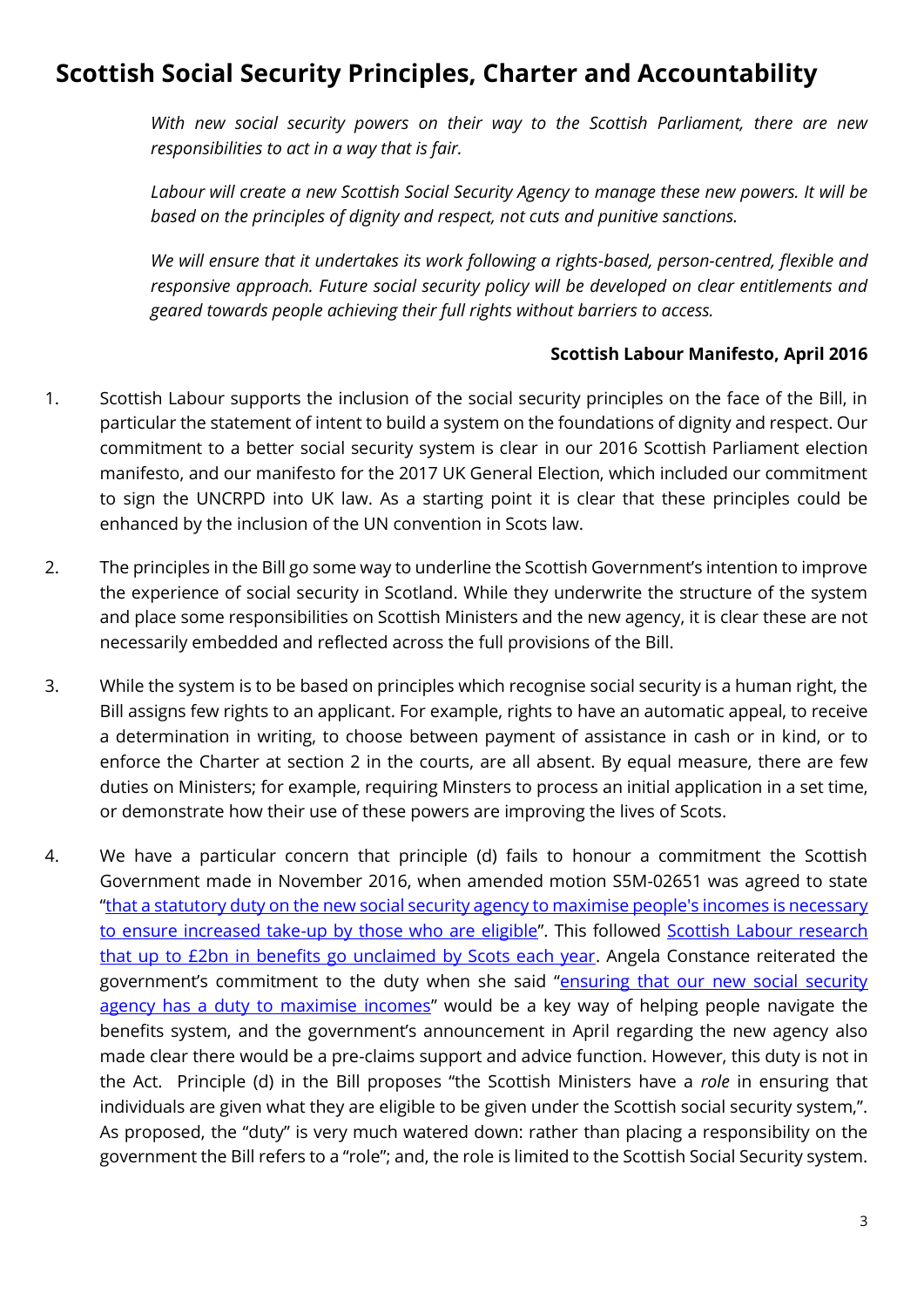As defined at section 7, this refers to the newly devolved benefits defined under Chapter 2, as well as top-up payments.

- 5. Paragraph 50 of the Policy Memorandum claims the Bill "*reflects the Scottish Government's commitment to help maximise people's incomes and encourage the take-up of all benefits to ensure that those who are eligible, but who are not currently making claims, receive the benefits to which they are entitled*". While this is consistent with Scottish Labour's intentions, the principle as drafted does not deliver the intentions described in the policy memorandum. It does not include, for instance, devolved and locally administered social security payments or exemptions such as Council Tax Reduction, Free School Meals, the Scottish Welfare Fund or Discretionary Housing Payments; nor does it extend responsibility to means tested benefits which remain reserved, for example, Tax Credits, Universal Credit, Housing Benefit, or Pension Credit – all of which boost incomes and are vital to remove people from poverty. It is vital that the principle is amended to reflect the commitment for an actual *duty* on Government, and removes the narrow scope of that duty.
- 6. Most problematically, principle (g), to establish a system based on efficiency and value for money jars with the other principles, and could justify unforeseen consequences in relation to 'clawbacks', 're-determinations', and powers proposed under chapters 4 and 5.
- 7. Principles (e) and (f) which make reference to the work of the Experience Panels, should set out an ongoing and permanent role for the panels once the system is fully devolved and operational.
- 8. Later in this response concerns regarding scrutiny will be outlined, however it is important to point out that the provisions in relation to accountability are woefully insubstantial and unacceptable. It is notable, and indeed concerning, that the Charter is not justiciable. The Bill does not provide applicants with rights to enforce the Charter in the courts, as such it is toothless.
- 9. Much more must be done to enhance the accountability of Ministers in their use of the new powers. As a starting point, it is clear that a thorough, independent review of the full Scottish social security system, rather than just the Charter, is required once the system is fully devolved and operational. This should have a wide remit which considers the support the system has provided above and beyond that required by the annual report, and indeed the relationship of the new system alongside locally administered social security, as well as UK social security policy.
- 10. The Bill does not set out what success of the system will look like; how it will impact the lives of those who have a relationship with the system; nor how that should be measured and what statistics should be published to track performance. The annual report and statistical account must monitor how the system functions on a variety of fronts: administratively, in accordance with the principles, in terms of equalities, and against the financial position of applicants, as well as detailed and transparent measure of all agency functions.
- 11. With half of the £2.8bn in annual expenditure currently spent on disability assistance, the system is vitally important to disabled people who have added living costs. It cannot be ignored that the average additional costs to a disabled person, through no fault of their own, is £550 per month. During the passage of the Child Poverty Bill, Scottish Labour sought to require Scottish Ministers to assess how their actions in meeting those targets would seek to help mitigate these costs. It is equally important that the social security system clearly gauges, and can demonstrate to disabled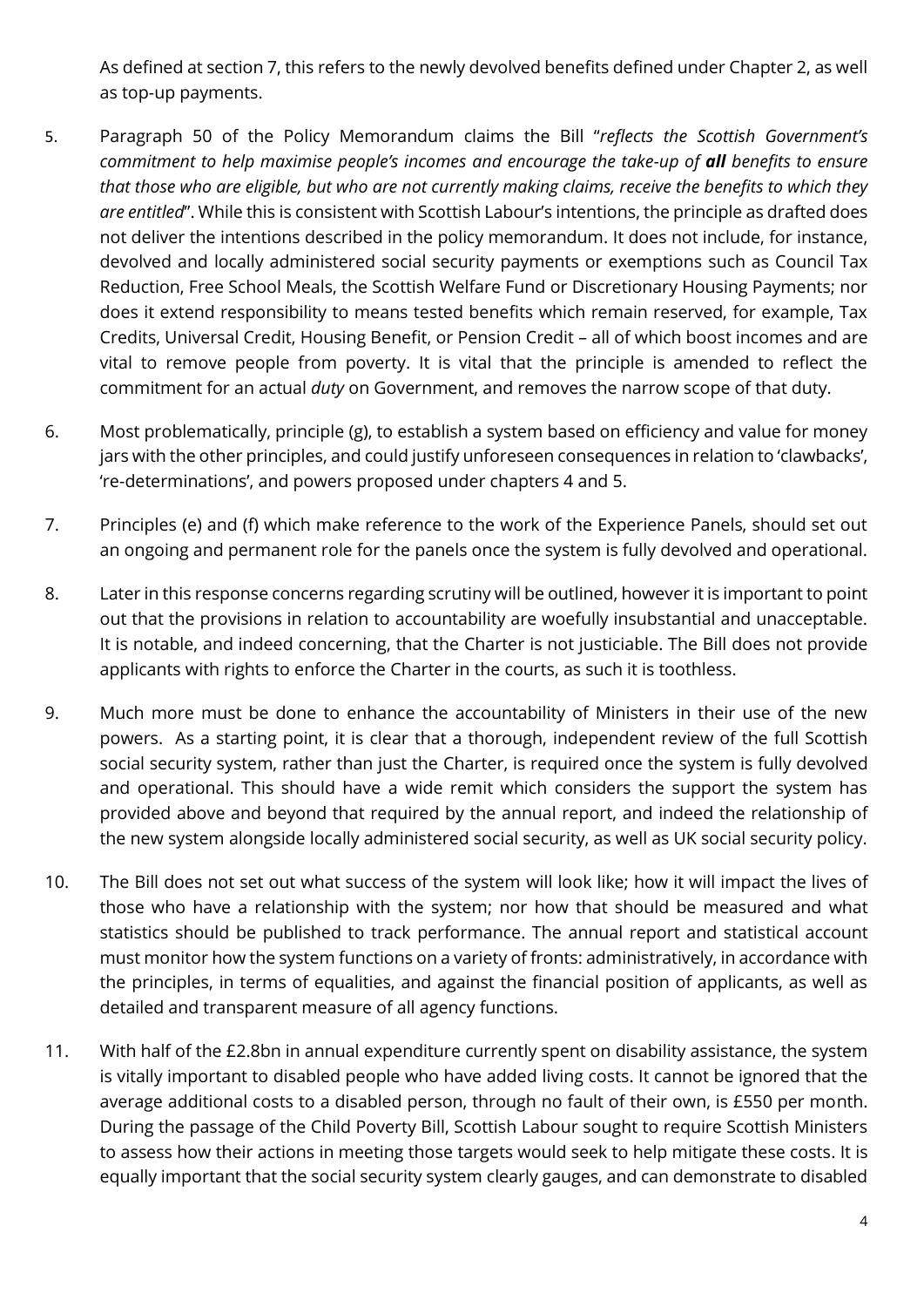people, how the assistance it provides directly contributes to meeting the added costs of their disability.

12. Again during the passage of the Child Poverty Bill, Scottish Labour sought to pay specific attention to those with protected characteristics; while the socio-economic duty will cut across all actions of Government, it is important the system should be specifically geared to support and track this duty. Scottish Labour supports proposals for a new principle which tracks the outcomes for groups with protected characteristics.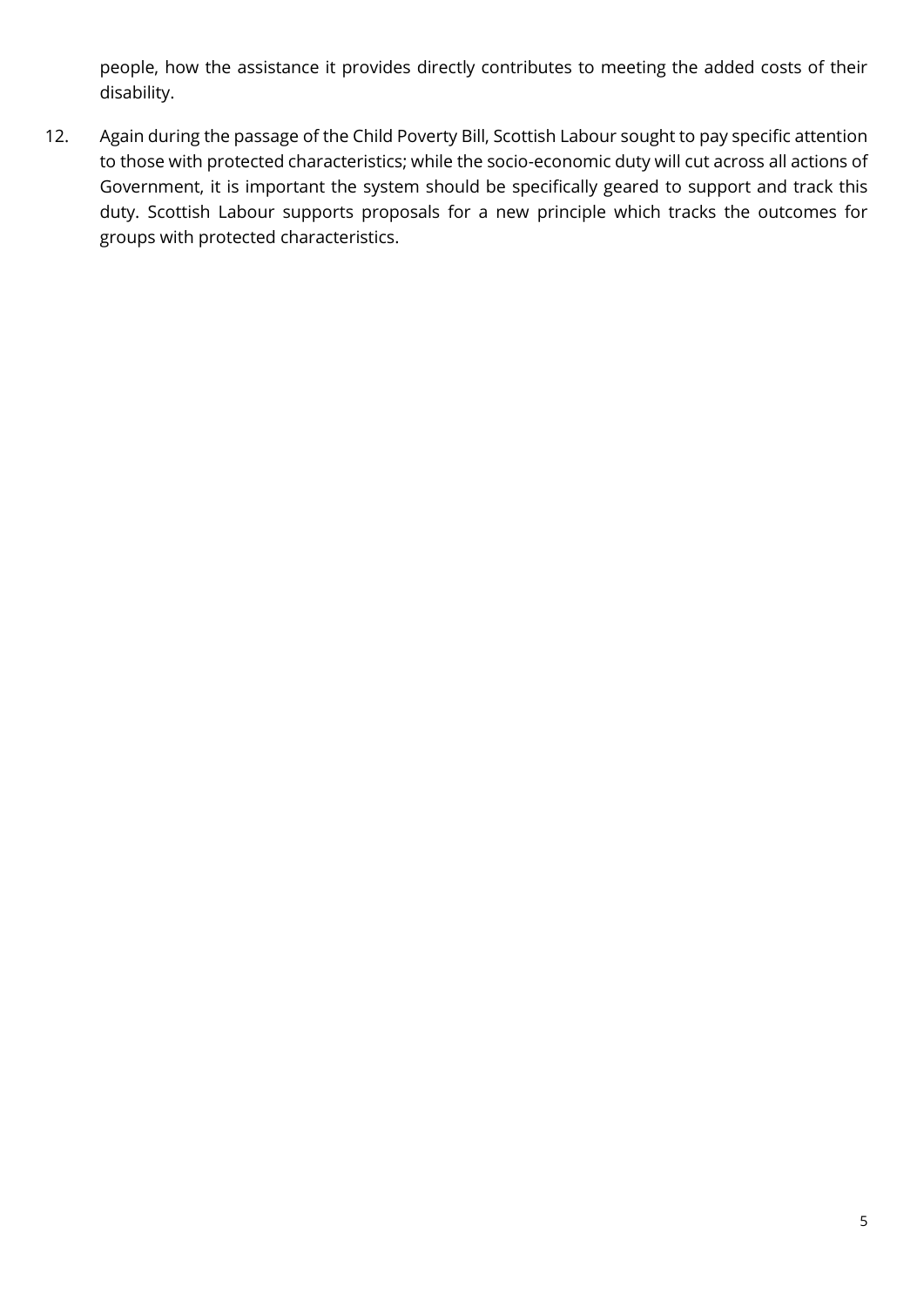### **Scrutiny & Secondary Legislation**

- 14. Scottish Labour has substantial concerns about this framework legislation. The Bill as proposed represents a concerning and substantial transfer of newly devolved social security powers and would place them in the hands of Ministers, who would be free to design a new system by secondary legislation without appropriate scrutiny. This is unacceptable.
- 15. Future social security policy must be based on clear entitlements and geared towards people achieving their full rights without barriers to access.
- 16. Crucially, when policy is developed, it should be scrutinised with the aid of independent and expert advice, by a committee established on a transparent and statutory basis. As a matter of urgency, the Scottish Government must agree to amend the Bill to establish a statutory Scottish Social Security Advisory Committee. This is vital to ensure that Ministers are delivering policy in accordance of the principles of the Bill, and that this is good policy; indeed, this would also reflect the responses of the Consultation on Social Security in Scotland. Any new committee must have an enhanced responsibility and standing in law to tie together better links between advisors, command government accountability and strengthen Parliament to ensure that advice is publicly debated. The committee should be required to regularly advise both Parliament and government; it should consider the decision making standards of Minsters; Ministers should be compelled to modify proposals in accordance with the recommendations of the committee; and, the legislative provisions should limit the freedom of the committee to choose not to advise.
- 17. Without strong scrutiny mechanisms, it would be inappropriate for entitlements to be provided for within secondary legislation. The Scottish Government has decided that this makes the rules "accessible" and will mean rules can "change from time to time to reflect changes in economic and social conditions". It means swathes of detail will have to be provided in secondary legislation, subject to the affirmative procedure. While the burden of scrutiny under the current arrangements in the Bill would fall on Parliament, ironically, Parliament and its committees would not have a right to amend or improve legislation. The weight of secondary legislation will place substantial burdens upon the Delegated Powers and Law Reform and Social Security Committees which may struggle to accommodate complex and substantial legislation. Because regulation is made by government, only for Parliament to accept or reject, the power to amend proposals remains in the gift of Ministers. There is a risk such secondary legislation could be used to evade the full scrutiny of Parliament. For people who receive assistance, the system they rely on could be vulnerable to rapid and negative change dependent on the colour or political slant of future governments, or indeed interpretation at Tribunal.
- 18. It is welcome that initial eligibility criteria will be considered in conjunction with those who are likely to apply through the Experience Panels, and specialists on the Disability and Carers Benefits Advisory Group; however, it is clear that further formal parliamentary consultation, scrutiny and deliberation is needed before criteria become law. At the very least, Scottish Labour believes that the Bill can be strengthened by restricting substantially the scope of the secondary legislation in the schedules; and by requiring eligibility criteria to be set and modified using the "superaffirmative" procedure, though this can only be the case so long as adequate scrutiny mechanisms are in place.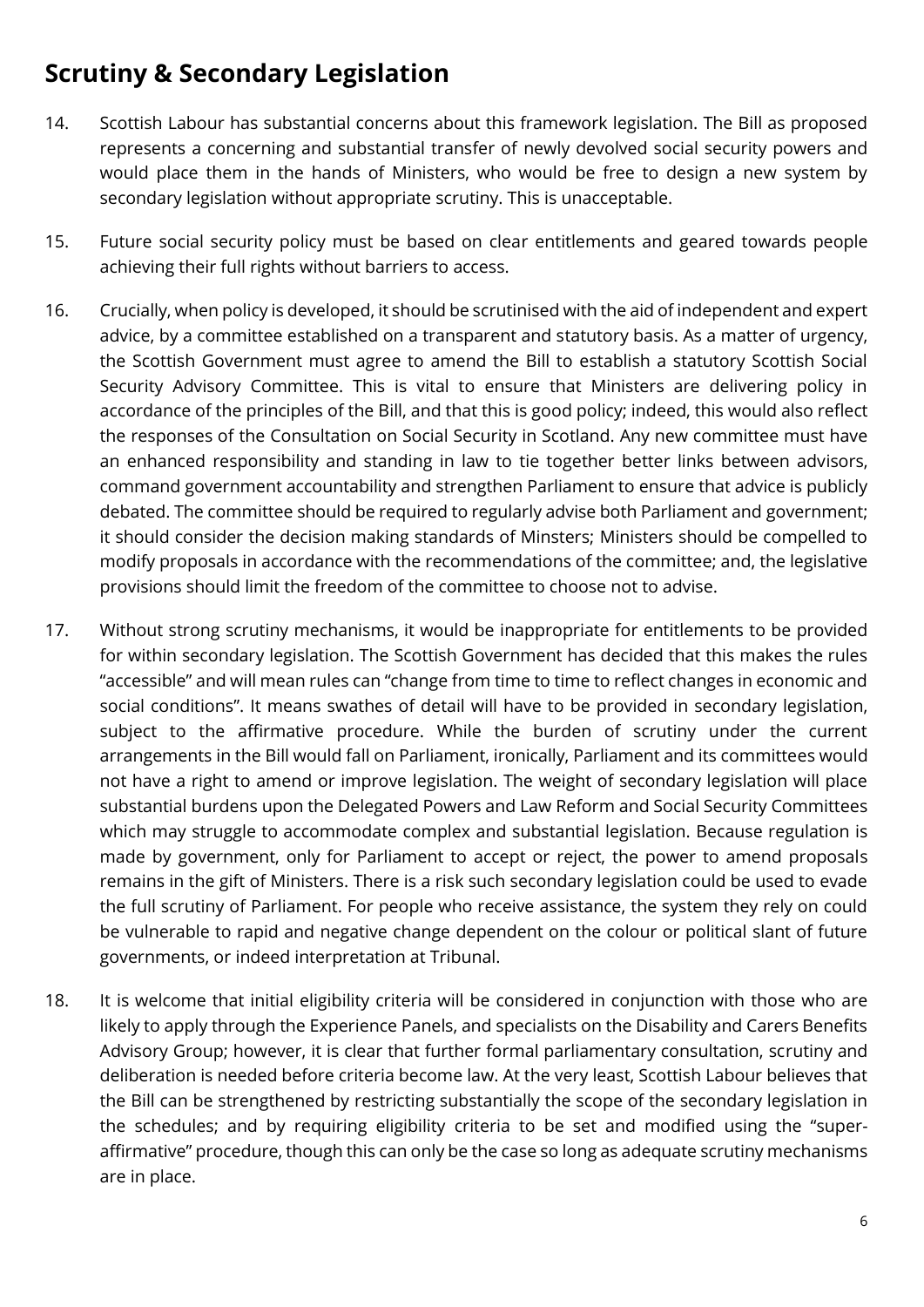- 19. Regardless of the procedure used, if eligibility criteria appear in secondary legislation, the primary legislation should provide for consistent and regular consolidation, at most every four years, or upon the recommendation of the advisory committee or Parliament. Without any such consolidation the legislation may be more complicated to understand, contrary to the claims of the Scottish Government.
- 20. It is noted that the Scottish Government invites MSPs to consider the matter of scrutiny, and it is therefore assumed that it will propose amendments at stage 2, along with provision for information sharing gateways and 'clawbacks' (i.e. direct deductions), as well as other areas of the Bill. In this regard it would be far more appropriate and transparent for the Government to bring these forward well before the Committee completes its considerations at stage 1.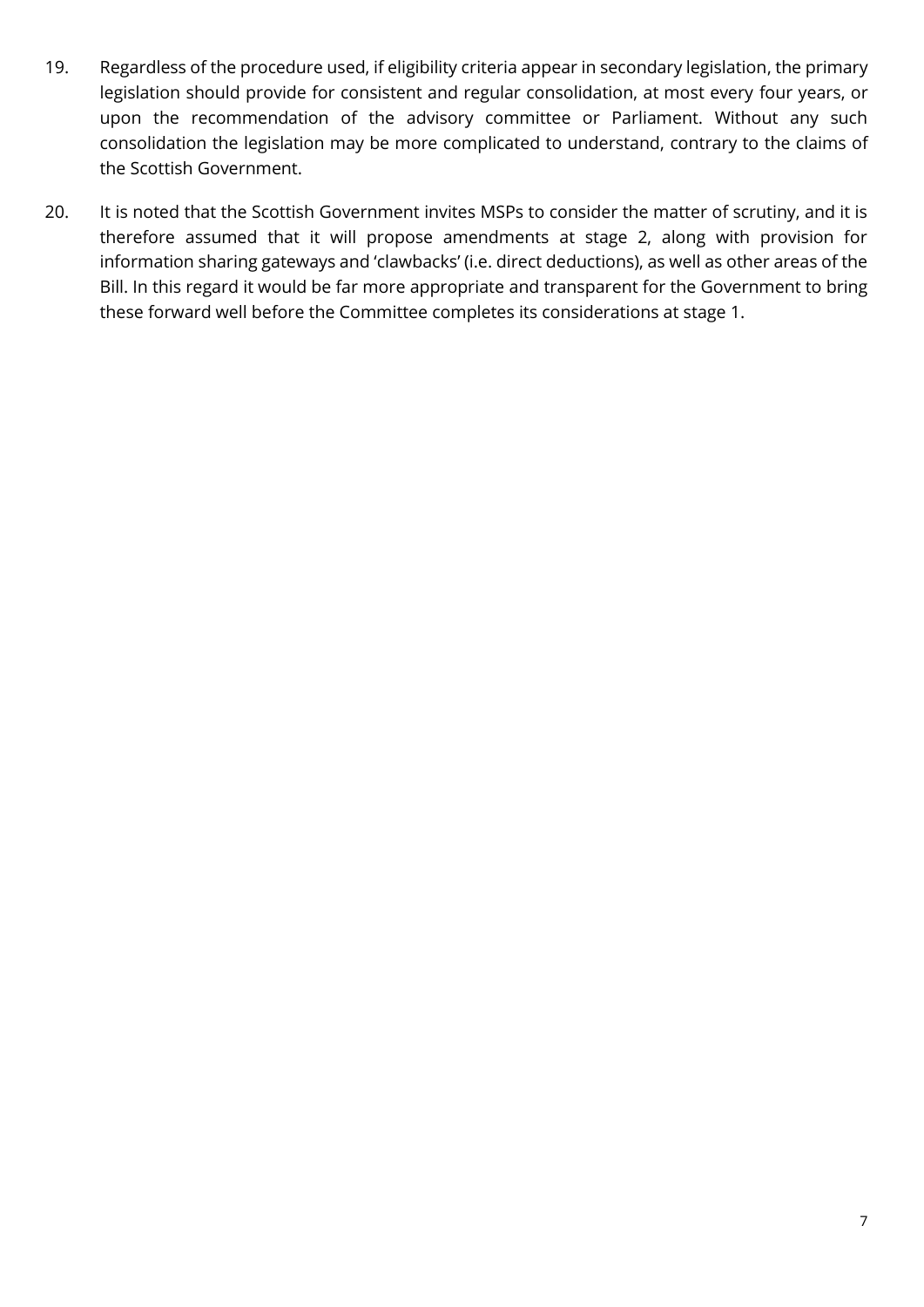#### **Assistance, top-ups and new benefits**

- 21. It is important that the Bill delivers a Scottish social security system which looks and feels different from the UK system for Scotland's most vulnerable people. The first Social Security Act of the Scottish Parliament should be a watershed moment in the progress of devolution, however Scottish Labour is patently aware that the Bill fails to deliver a system which underwrites the rhetoric and warm words of the Scottish Government.
- 22. In preparation for this Bill, Labour in the Scottish Parliament successfully sought and obtained the agreement of the Scottish Government to: uprate disability benefits in line with inflation; place a duty on Ministers to maximise incomes; and ban the private sector from having a role in the delivery of disability assessments. It is an unacceptable disregard for the agreement of Parliament that the Scottish Government has failed to provide guarantees in primary legislation. The people of Scotland should be assured that this, or any future government, must abide by these key commitments. While Scottish Labour appreciates the Scottish Government's intention to deliver on these commitments, this should be backed up by legislation. Scottish Labour will bring forward amendments to ensure these commitments are provided for in legislation.
- 23. With regard to uprating assistance in line with inflation, it is notable that responses to parliamentary questions, that reaffirm the commitment to uprate, are undermined by a [financial](http://www.parliament.scot/Social%20Security%20(Scotland)%20Bill/SPBill18FMS052017.pdf)  [memorandum](http://www.parliament.scot/Social%20Security%20(Scotland)%20Bill/SPBill18FMS052017.pdf) which refers only to the power to vary assistance but fails to allude to the mechanism or frequency of uprating, or that this is guaranteed. At the very least, the Bill should place a duty on Ministers to a) have regard to the impact of inflation on the value of assistance, and b) uprate benefits on annual basis, by a set measure. In particular, further clarification is required regarding the benefits that will be uprated as the financial memorandum only states only disability and employment-injury assistance are to be uprated.
- 24. At present Carer's Allowance is uprated by the UK Government, and it is presumed that the component part of the Scottish block grant will be increased in-line with the indexation agreed with the UK Government. It is noted however, that in discussions with SPICe, the overall value of Carers Allowance and the supplement in 2019-20 will not increase beyond the level of Jobseekers Allowance; as a consequence, the additional support provided to carers by the Scottish Government will fall, and the value to carers will fall in real terms.
- 25. Scottish Labour welcomes the transposition of the power to top-up reserved benefits. In keeping with our commitment to increase child benefit by £240 by the end of the decade, and lift up to 30,000 children out of poverty, we will bring forward amendments to top-up child benefit.
- 26. Scottish Labour understands concerns about the way in which provisions have been transposed from the Scotland Act and is alarmed that powers to create new benefits in devolved areas have not been transposed from section 28 of the Scotland Act 2016. While the Scottish Government has barely set out possible uses for powers under this provision, it is vital that a framework is established for future use of these powers. As per the power to top-up, basic rules setting how a new benefit should be brought into legislation should be provided.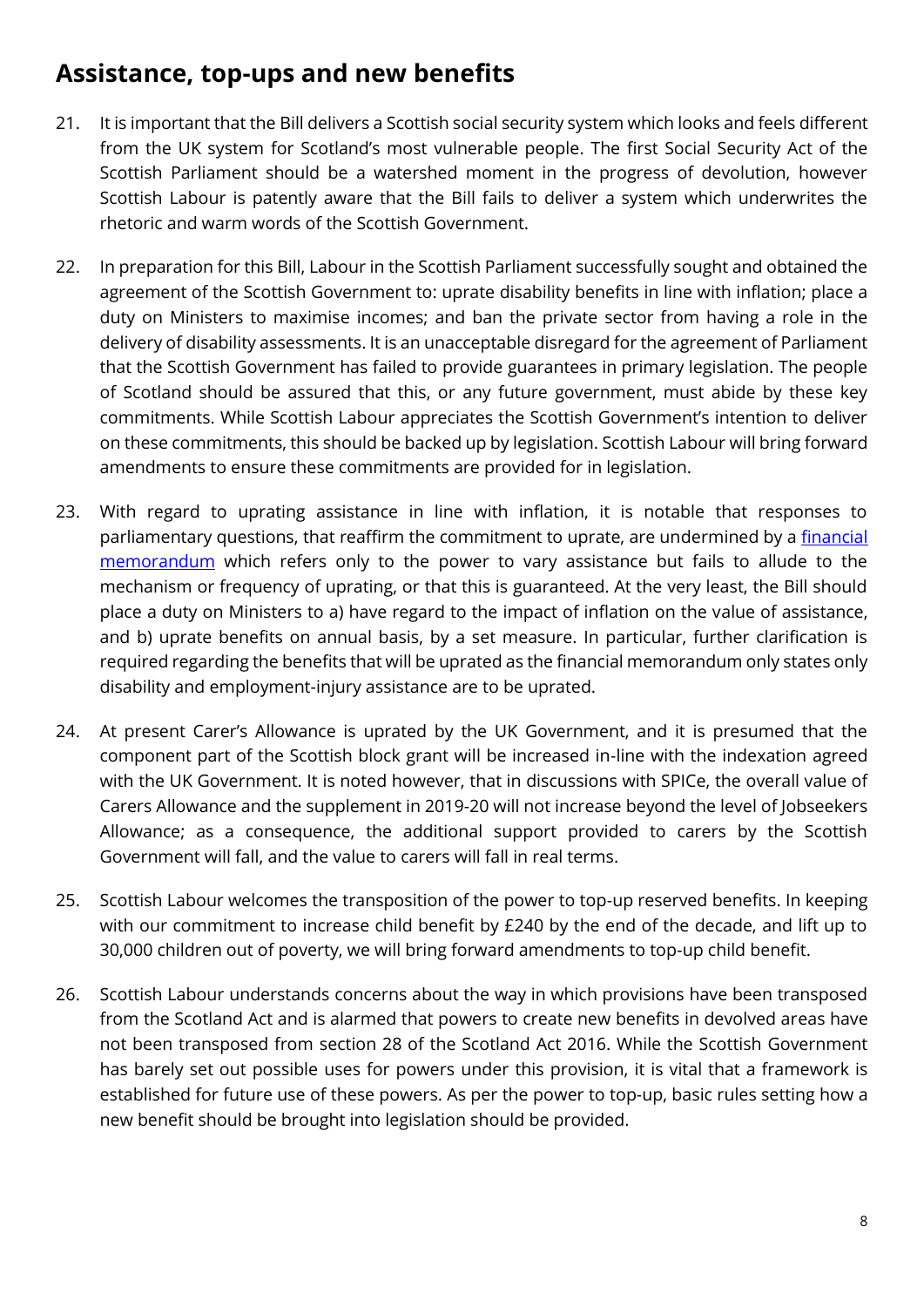- 27. In response to question **S5W-10524** the Scottish Government states that a standard wording for all types of assistance, that assistance "may or may not take the form of money" is used. Again, the Bill disregards the intention described in the Minister's response.
- 28. Entirely absent from the Bill are provisions to provide for independent advocacy. It is not accepted that the need for this intensive support will cease to exist under the current system, even if there are fewer face to face assessments and the private sector is removed from the system; Scottish Labour agrees that provision in this area is required and will bring forward amendments. Independent advocacy is vital to ensure the system is responsive to the needs of disabled people. It can help them communicate exactly the type of challenges they experience and how it affects their independence, better making the case for the assistance they are seeking. Having funded the successful Welfare Advocacy Support Project, the Scottish Government is aware of the value of independent advocacy services and the improved outcomes it achieved in relation to ESA and PIP.
- 29. By equal measure, provisions in Schedule 3, which would allow for the means-testing of winter heating assistance is unacceptable. While the memoranda identify this power is provided for to assess the recommendations of the Fuel Poverty Strategic Working Group and Rural Fuel Poverty Task Force, this power is inconsistent with commitment made in the SNP 2017 General Election manifesto: "We will protect the Winter Fuel Payment" and should be removed from the Bill.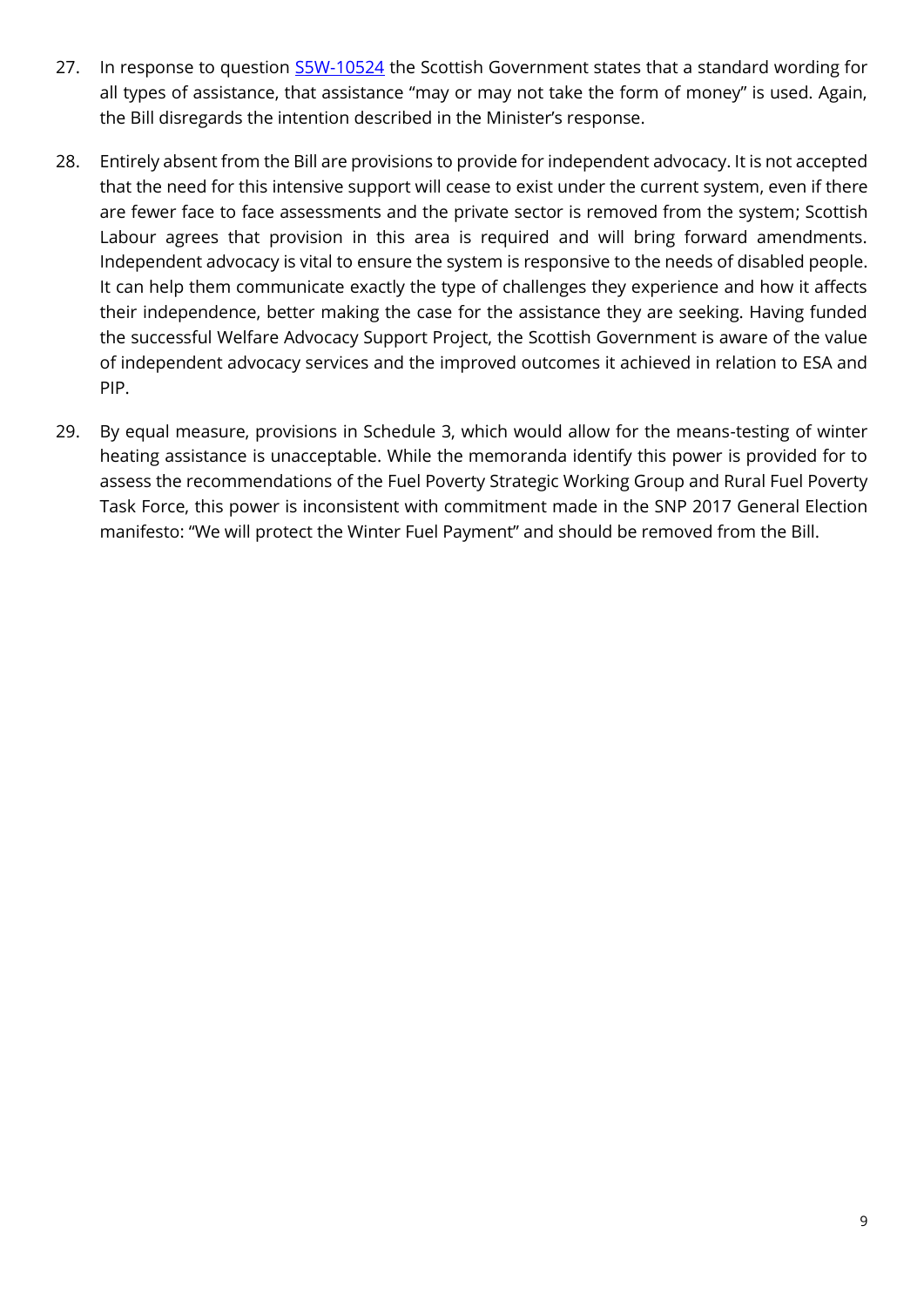### **Operational and Administrative Functions**

- 30. This is not an exhaustive list of the concerns and necessary amendments which Labour has discussed with key stakeholders and third sector organisations since the Bill was lodged. Those organisations with extensive knowledge of welfare rights, and indeed the welfare reform that has taken place since 2010, are best placed to detail to Committee where alteration is needed.
- 31. Outlined earlier in this response, it is necessary that the legislation places a duty to maximise incomes of those who contact the agency. The Scottish Government has stated that its agency will have a pre-claims and support function, but more must be done to confirm this function in the Bill. In particular, it would be expected that gateways to facilitate information sharing would be included in the Bill; if information can be shared in a way that is safe, secure, and done so in a positive way, individuals can be helped to receive their entitlements from the public sector. It is appreciated that the Scottish Government intends to bring forward these amendments at stage 2, however it would be more appropriate if this is done before Committee concludes consideration at stage 1.
- 32. As part of this function, and indeed the standard determination and redetermination processes, it would be reasonable to see a duty on Ministers to exhaust all opportunities to collect evidence from the applicant at section 20; this should also be accompanied by statutory timescales (set in secondary legislation, by affirmative procedure) for the initial determination, in section 19. Notice of determination should always be made in writing (section 22).
- 33. Scottish Labour has substantial concerns about the redetermination processes outlined in the Bill. Scottish Labour believes that these arrangements mirror the current mandatory reconsideration process established by the UK Government which has caused misery to thousands of sick and disabled people across Scotland leaving them without the help they need for weeks on end. The process systematically blocks people advancing to an appeal, has left disabled people destitute and suffering with no income. Scottish Labour believes this part of the Bill should be substantially overhauled to ensure applicants should have a statutory and automatic right of appeal in law. Proposals for payments of short term assistance are welcome, but this should be automatic and non-recoverable. Powers to make regulations at section 23(2)(b), to change the timescales for redetermination should be made by the affirmative procedure; applicants should not be subject to long, stressful waits.
- 34. By equal measure, provision for overpayments ("assistance given in error") are worrying. While SPICe has clarified it is the government's intention that prescription begins at the point an error is made, not the point it is determined, the Bill fails to deliver this, and the proposal must be improved to make good this intention.
- 35. This aspect of the Bill is distinct from the UK social security overpayments regime. That regime is far more specific and expansive about the circumstances where an overpayment is determined, and while being unduly punitive it avoids the use of common law. Committee will have to consider in detail if this approach needs to be better balanced in order to afford protection to the applicant. The circumstances in the Bill may, on initial interpretation, preclude recovery under the system where there has been an unforeseen error, for example IT problems, and the Scottish Government should consider whether this is the intention behind the provisions. Mirroring the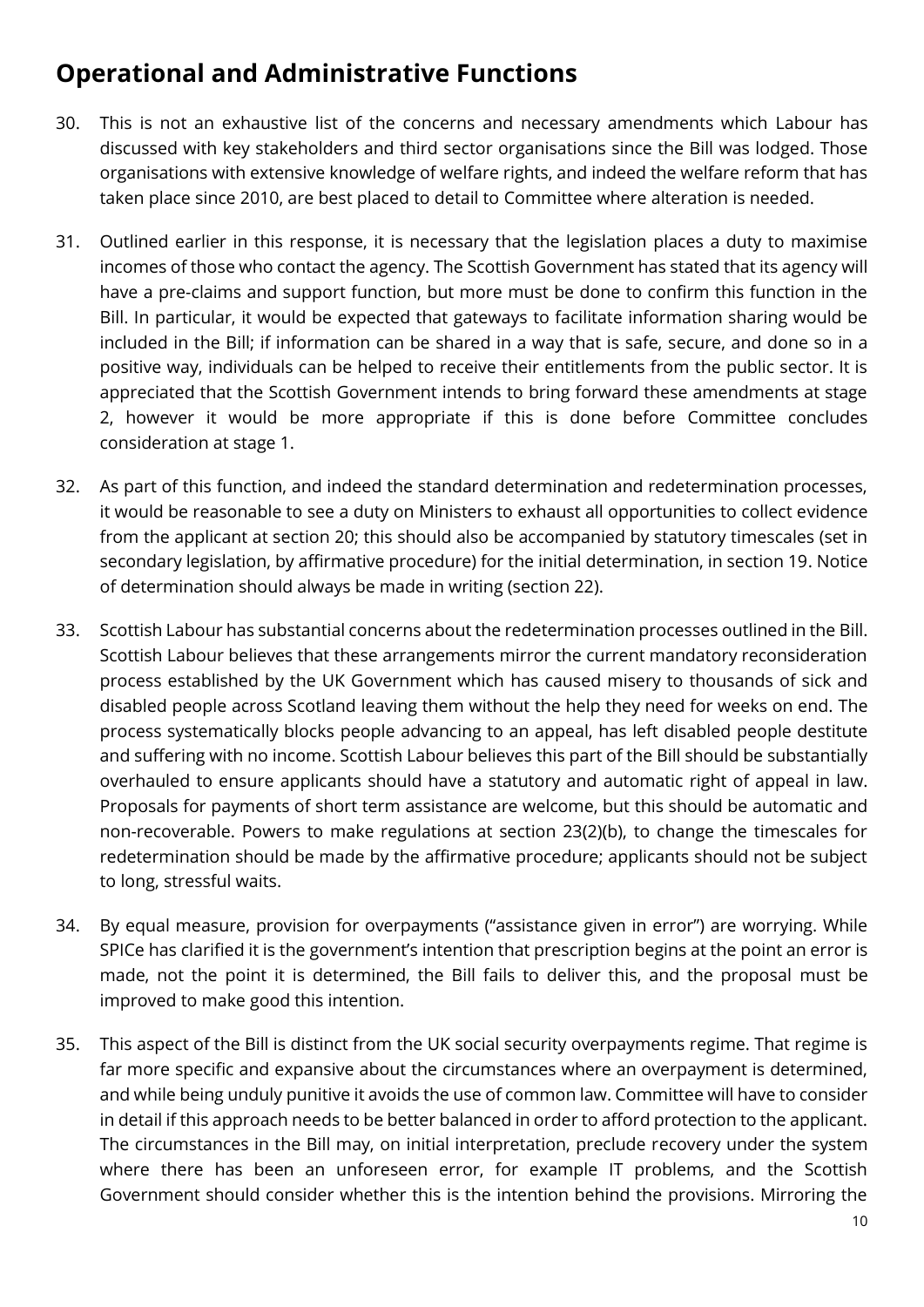UK Government's changes to the overpayments regime, the provisions would mean that payments can be recovered from an individual where Ministers have made an error; this is unreasonable and unacceptable.

36. Mechanisms for disregard are required to accommodate circumstances where Ministers have made an error, but equally where it would be a waste of public resource to recover a small sum; due to the variability in assistance paid, this should be equivalent to a number of weeks entitlement, rather than a set nominal value.